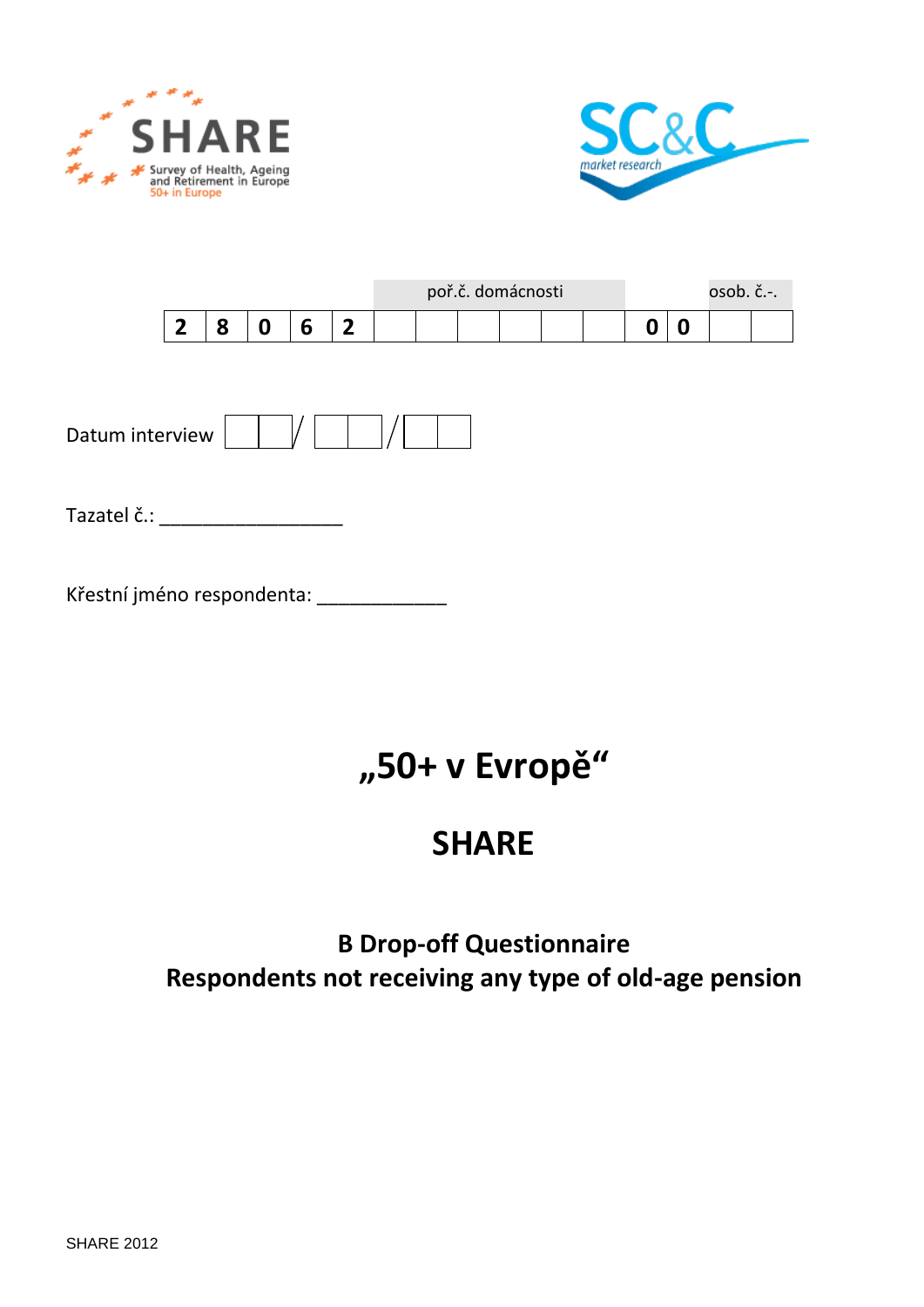## **Jak má být dotazník vyplněn?**

Většinu otázek můžete vyplnit tak, že uděláte křížek do čtverečku vedle Vám odpovídající odpovědi.

| Z |  |
|---|--|
|   |  |

Zodpovídejte prosím jednu otázku po druhé. Otázky můžete přeskočit, jen když je k tomu dán výslovný pokyn.

| Příklad:                                                                                 |           |                                                                              |
|------------------------------------------------------------------------------------------|-----------|------------------------------------------------------------------------------|
| Máte děti?                                                                               |           |                                                                              |
| Ano                                                                                      | <b>Ne</b> | Continue to n.                                                               |
| $\mathbf{L}$<br>Když zde zakřížkujete<br>"Ano" pokračujte hned<br>s následující otázkou! |           | Když zde zakřížkujete<br>"Ne" pokračujte<br>s otázkou uvedenou<br>v rámečku! |

### **Jak dotazník vrátit?**

V případě, že budete vyplňovat dotazník v přítomnosti tazatele, dotazník mu odevzdejte. Pokud Vám tazatel dotazník ponechal, zašlete nám prosím vyplněný dotazník v přiložené předplacené obálce co nejdříve zpět. Pokud budete potřebovat náhradní obálku, prosím zavolejte agentuře SC&C na telefonní číslo 222 511 221.

## **ZAČNĚTE PROSÍM S OTÁZKOU ČÍSLO 1 NA DALŠÍ STRÁNCE.**

## **S VAŠIMI ODPOVĚĎMI SE BUDE NAKLÁDAT JAKO S VĚCÍ DŮVĚRNOU. JEŠTĚ JEDNOU MNOHOKRÁT DĚKUJEME ZA SPOLUPRÁCI!**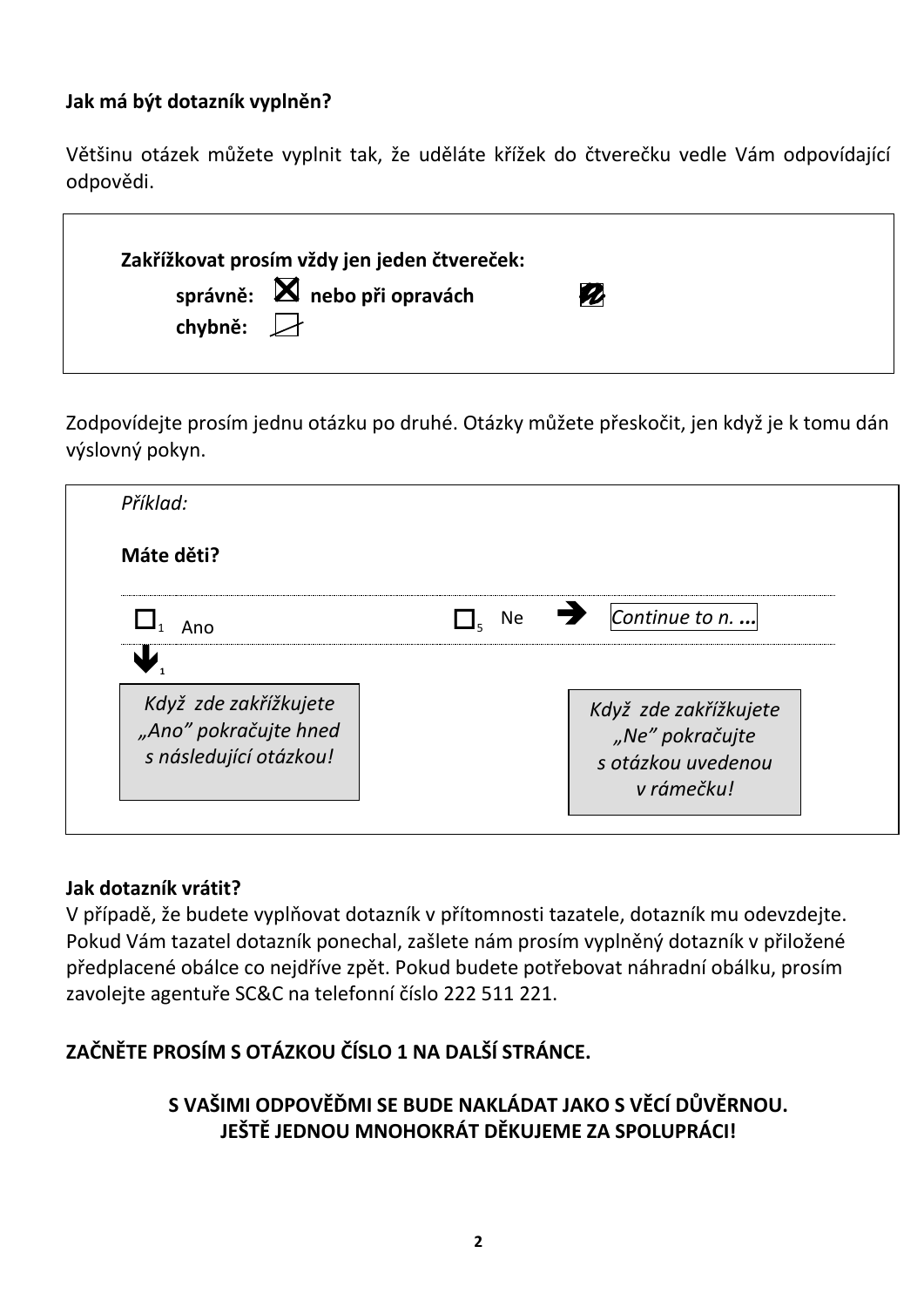#### **1. During the last 12 months, have you made a gift or gifts to a church, to a foundation and/or to charity – monetary or in kind, whose total value was CZK 2,500 or more?**

| (Please tick one box) |                                         |                                        |
|-----------------------|-----------------------------------------|----------------------------------------|
|                       | $\Box$ , Yes (continue with question 2) | $\Box$ , No (continue with question 5) |
|                       |                                         |                                        |

#### **2. What was the total value of all gifts made to a church, to a foundation and/or to charity during the last 12 months?**

The total value of all gifts was CZK ...........................

#### **3. Your gifts given to a church, to a foundation and/or to charity were to support:**

|  | (Please tick all applicable boxes) |
|--|------------------------------------|
|--|------------------------------------|

| a) | Culture and arts                                                                                                               |                                   |
|----|--------------------------------------------------------------------------------------------------------------------------------|-----------------------------------|
| b) | Sports and leisure                                                                                                             | $\Box$ ,                          |
| C) | Environment and nature protection                                                                                              | $\mathbf{\mathsf{L}}$             |
| d) | Health and health care                                                                                                         | $\Box$ <sub>4</sub>               |
| e) | Social services (children's homes, homes for the elderly, programs for the<br>handicapped, emergency intervention centers etc) | $\Box$                            |
| f) | Education and research                                                                                                         | $\Box$                            |
| g) | Human rights and rights of minorities                                                                                          | $\Box$ ,                          |
| h) | Church and spiritual movements                                                                                                 | $\Box$                            |
| i) | Emergency, humanitarian and development aid                                                                                    | $\mathsf{L}\mathsf{I}_\mathsf{a}$ |
| j) | Animal protection (animal shelters etc.)                                                                                       | $\Box_{10}$                       |
| k) | Other (please specify):                                                                                                        |                                   |

#### **4. What were the main reasons for these gifts?**

|    | (Please tick all applicable boxes) |                 |
|----|------------------------------------|-----------------|
|    | a) I care about these things       |                 |
|    | b) I felt obliged                  | $\Box$ ,        |
| C) | I felt guilty                      | $\Box$          |
|    | d) It concerns me personally       | $\Box$          |
| e) | I want recognition                 | $\Box$          |
| f) | I personally benefited             | $\Box_{\kappa}$ |
| g) | I feel peer pressure               | $\Box$ ,        |
| h) | I was asked                        | $\Box$          |
| i) | I get a tax deductions             | $\Box$          |
| j) | No particular reason               | $\Box_{10}$     |
| k) | Other reasons (please specify):    |                 |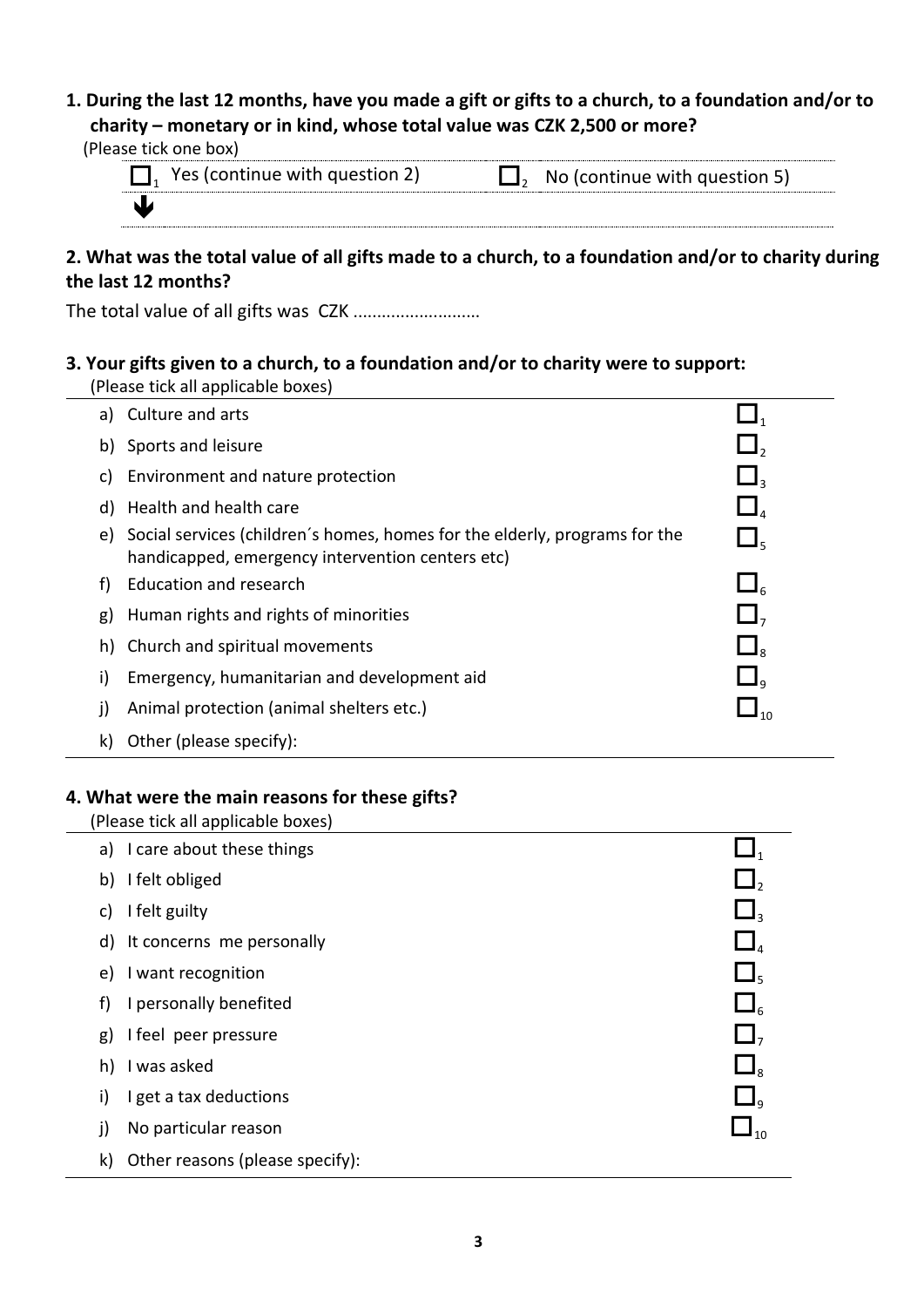#### **5. What is the meaning of your work to you?**

(From the following options choose the two most important ones. Please tick only one box in each column)

|                                                           | The first most | The second     |
|-----------------------------------------------------------|----------------|----------------|
|                                                           | important      | most important |
| a) Possibility to acquire social status                   |                |                |
| Possibility to implement my education and abilities<br>b) |                |                |
| Possibility to meet other people<br>C)                    |                |                |
| d) Possibility to do what I enjoy                         |                |                |
| Possibility to be independent<br>e)                       |                |                |
| Necessity to earn the basic means for living<br>f)        |                |                |
| Opportunity to make big money<br>g)                       |                |                |

#### **6. Imagine that you could choose the way how to retire.**

#### **Under the current laws and regulations, would it be more profitable if you ...**

(Note: If you do not know the current laws and regulations, please answer what you think) (Please tick one box in each row)

|              |                                                                                                                                                                      | It would<br>be<br>advanta-<br>geous for<br>me | It would not be<br>advantageous<br>for me | I do not<br>know |
|--------------|----------------------------------------------------------------------------------------------------------------------------------------------------------------------|-----------------------------------------------|-------------------------------------------|------------------|
|              |                                                                                                                                                                      |                                               |                                           |                  |
| a)           | choose early retirement?                                                                                                                                             | $\Box_1$                                      |                                           |                  |
| $\mathsf{b}$ | start receiving old age pension exactly at the<br>retirement age?                                                                                                    | $\Box$                                        |                                           |                  |
| C)           | postpone retirement for later than the legal<br>retirement age and receive a higher old-age<br>pension later when you will choose to retire?                         | $\Box$                                        | 丄,                                        |                  |
| $\mathsf{d}$ | at the legal retirement age choose a partial<br>(half) pension and continue to work and receive a<br>higher old-age pension later when you will choose<br>to retire? | $\Box_1$                                      |                                           |                  |

**7. By how much would your future monthly old-age pension has to permanently increase so that, at the legal age of retirement, you postponed your retirement by one year?**

.......................... CZK / month <sup>99</sup> I would never postpone retirement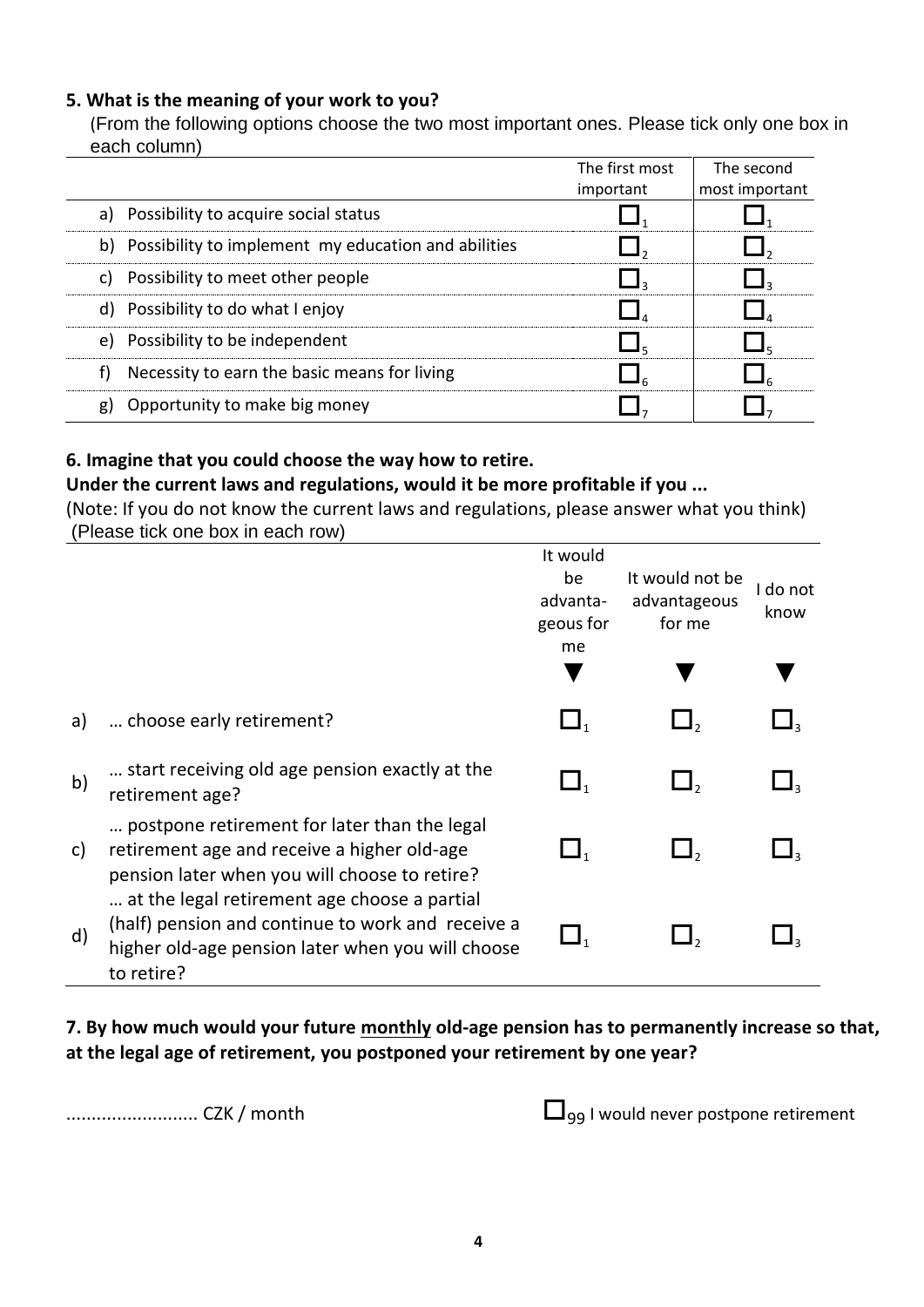#### **8. Please choose to what extent you personally agree or disagree with the following statement.**

| (Please tick only one box)                            |                |       |          |                 |                   |
|-------------------------------------------------------|----------------|-------|----------|-----------------|-------------------|
|                                                       | Fully<br>agree | Agree | Not sure | <b>Disagree</b> | Fully<br>disagree |
| I am so tired of work that I really want<br>to retire |                |       |          |                 |                   |

**9. From which sources will come the money your household will have at its disposal on an average month, after your retirement? Please write down the fraction (percent %) that will come from the following sources**

| <b>Total</b>                                                            | 100%     |
|-------------------------------------------------------------------------|----------|
| Other<br>b)                                                             | . %      |
| a) Family support (ie, children, relatives, siblings etc.)              | $\sim$ % |
| d) Social benefits                                                      | . %      |
| Savings and investment<br>C)                                            | . %      |
| b) Work (employment, entrepreneurship, part time job etc)               | . %      |
| a) State old age pension (% of total money at your disposal)            | . %      |
| (Write down the percentage in each row, the rows must sum up to 100 %.) |          |

**10. How much money will your household have at its disposal on average per month after you retire (from all items listed in the previous question)?**

...........................CZK / month

**11. What will be the total average monthly amount your household will spend on all usual expenditures after you retire (food, housing, travel, clothing, drugs, activities etc.)**

...........................CZK / month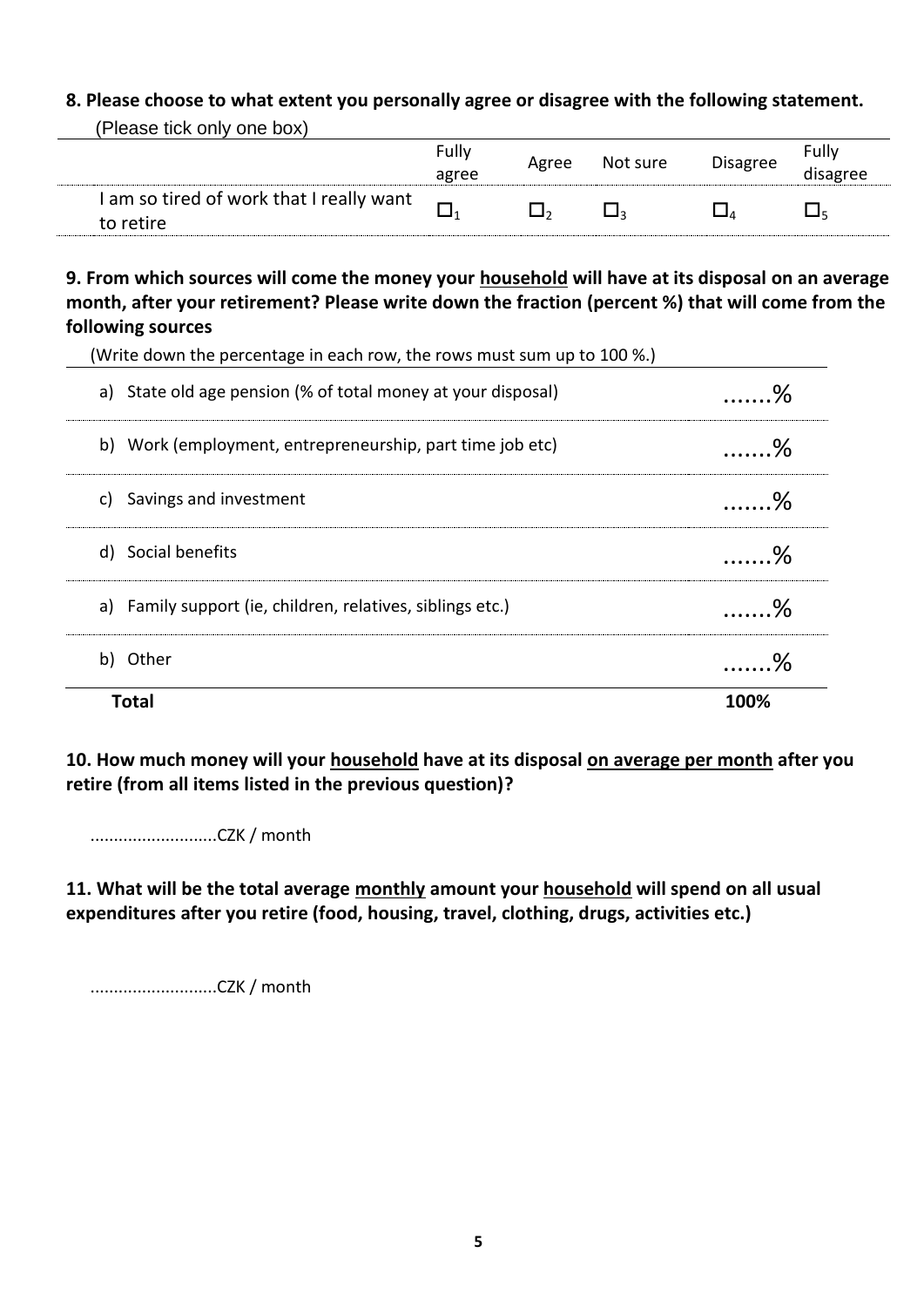#### **12. Where do you think you will live (alone or with spouse/partner) in 5 years after you retire:**

(Please tick only one box) Compared to the current housing, the size of the future housing will be Same Smaller Bigger a) Own house/apartment  $\Box_1$   $\Box_2$ b) House/apartment for rent  $\Box_1$   $\Box_2$ c) In house/apartment together with children/family  $\Box$   $\Box$   $\Box$ d) In my family house based on a contractual arrangement  $\Box_1$   $\Box_2$   $\Box_3$ <br>with my relatives\* e) In a nursing home, residential care facility, health-care  $\Box$   $\Box$   $\Box$   $\Box$   $\Box$   $\Box$   $\Box$ f) Other place  $\Box$ ,  $\Box$ ,  $\Box$ ,  $\Box$ ,  $\Box$ ,  $\Box$ 

\* In Czech "na vejminku", a common arrangement especially in the past, where a retired person has a guaranteed housing, provisions and sometimes personal care for life

#### **13. When do you plan to retire:**

| I want to go to early retirement<br>a)                                                                                 | (continue with n. 15) |
|------------------------------------------------------------------------------------------------------------------------|-----------------------|
| b) Retire at the legal retirement age and stop working                                                                 | (continue with n. 15) |
| Retire at the legal retirement age and continue to work while<br>C)<br>receiving full old-age pension                  | (continue with n. 14) |
| d) After reaching the legal retirement age, I plan to postpone<br>receiving an old-age pension and continue to work    | (continue with n. 15) |
| e) After reaching the legal retirement age, I plan to receive<br>a partial (half) old-age pension and continue to work | (continue with n. 15) |
| I do not know                                                                                                          | (continue with n. 15) |

#### **14. If it were not possible to work while receiving a full old-age pension at the same time, I would...**

| (Please tick only one box) |                                                                                     |  |
|----------------------------|-------------------------------------------------------------------------------------|--|
|                            | a) Continue to work for the current wage and postpone receiving the old-age pension |  |
|                            | b) Stop working in this case and choose the old age pension instead                 |  |
|                            | c) Choose a partial (half) old age pension and work at the same time                |  |
|                            | d) Work in the grey market economy trying to go around the rules                    |  |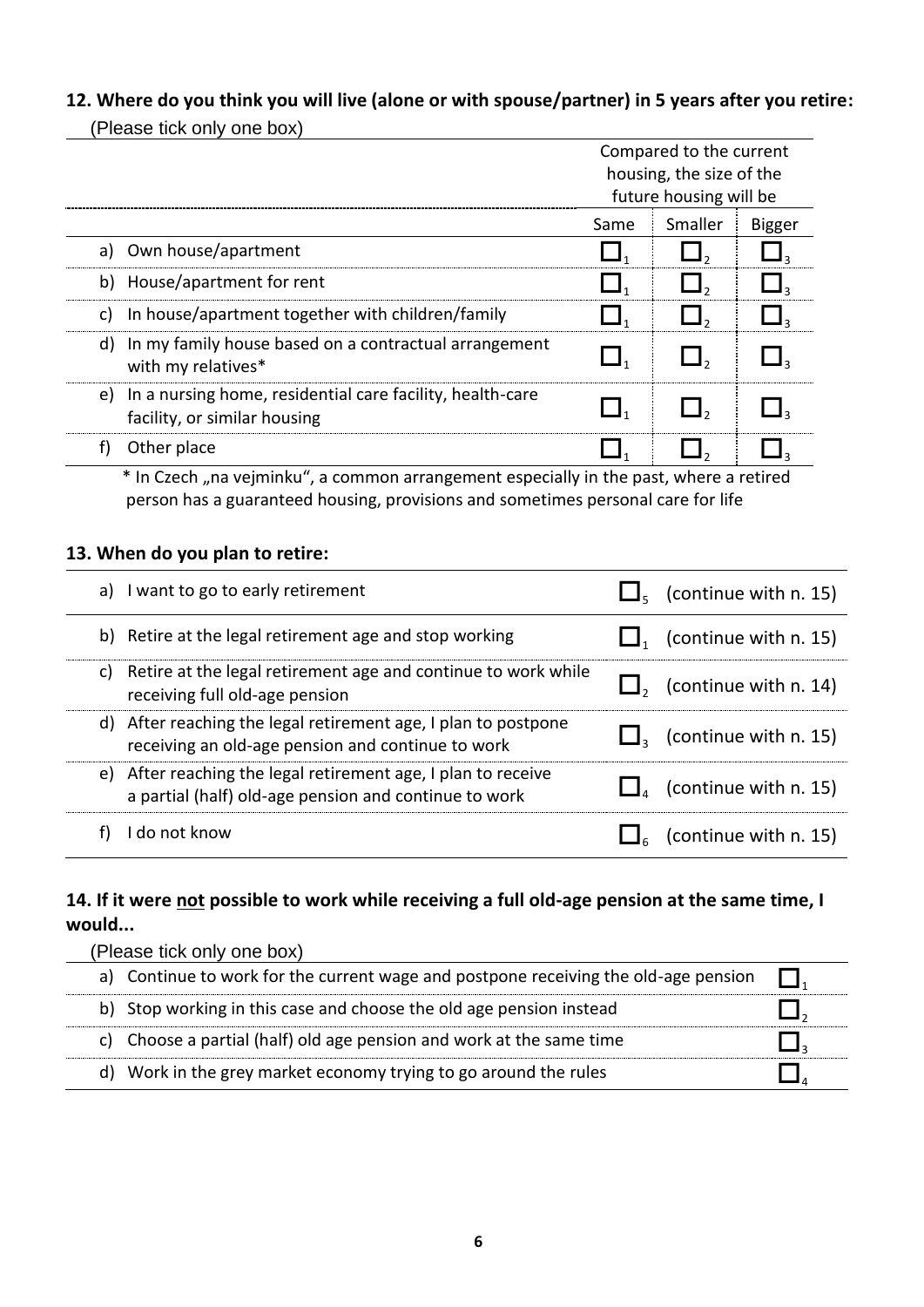#### **15. For how long do you currently commute to your job:**

(Please tick only one box)

| a) Less than 15 minutes |
|-------------------------|
| b) 15-30 minutes        |
| c) 30-45 minutes        |
| $)$ 45-60 minutes       |
| e) More than 60 minutes |
| I do not commute        |

#### **16. What is the maximum time you are potentially willing to commute to your job:** (Please tick only one box)

| roadd troit only only bony |  |
|----------------------------|--|
| Less than 15 minutes       |  |
| b) $15-30$ minutes         |  |
|                            |  |

| c) $30-45$ minutes          |  |
|-----------------------------|--|
| d) 45-60 minutes            |  |
| e) More than 60 minutes     |  |
| f) I do not want to commute |  |

#### **17. What is the maximum time would you be willing to commute after you retire?**

(Please tick only one box )

| a) Less than 15 minutes  |
|--------------------------|
| b) 15-30 minutes         |
| c) 30-45 minutes         |
| d) 45-60 minutes         |
| e) More than 60 minutes  |
| I do not want to commute |

### **18. After your retirement: Would you work if it required changing your profession?**

(Please tick only one box)

| Yes<br>a)<br>ີ |  |
|----------------|--|
| b)             |  |